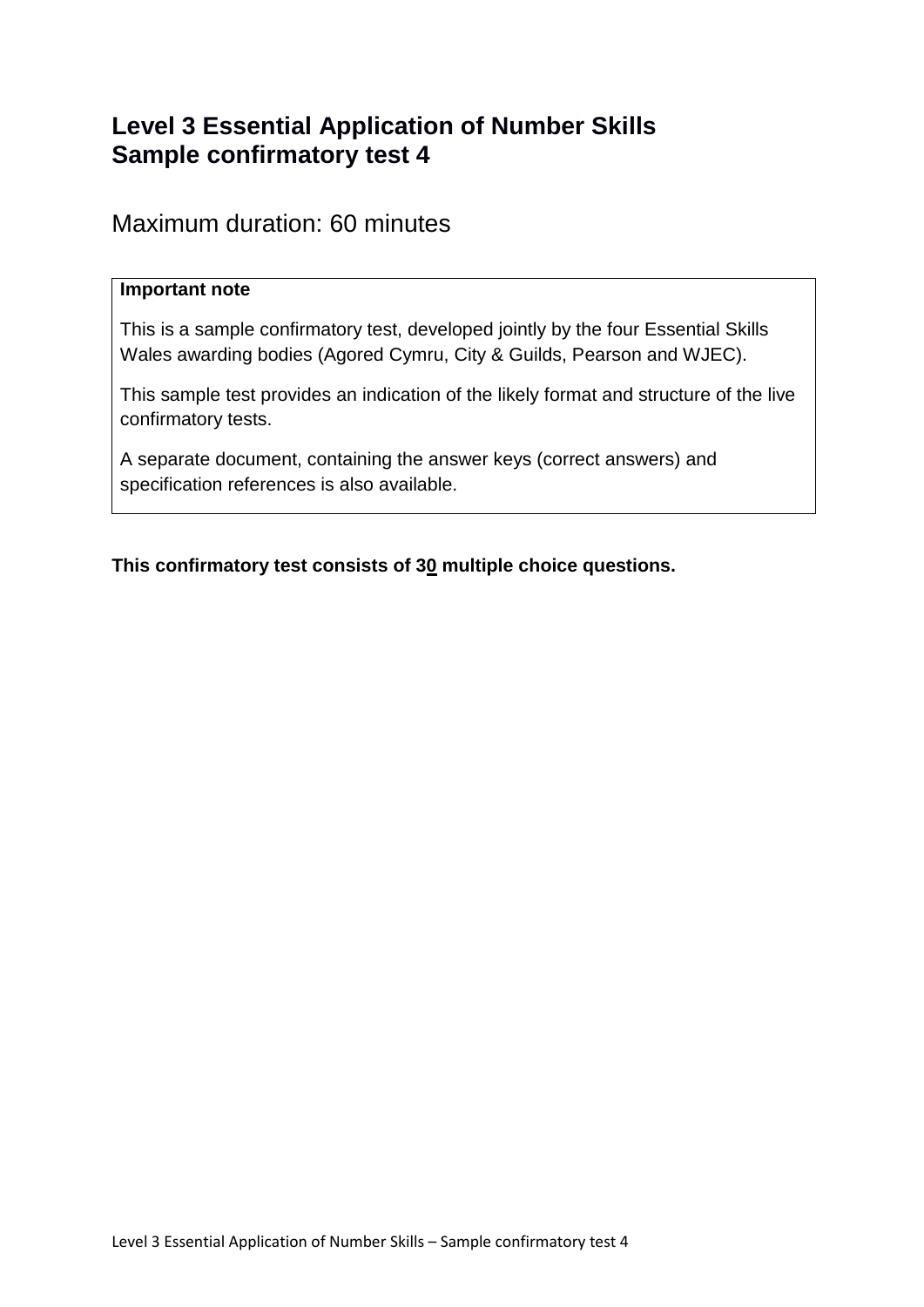## **Questions 1 to 6 are about preparing a playing area.**

1 A playground is to be made on a plot of land.

A drawing of the plot of land is made to a scale of 1:200

The width of the plot of land is 19 metres.

What is the width of the plot of land on the scale drawing?

- a 0.95 cm
- b 3.8 cm
- c 9.5 cm
- d 38 cm
- 2 Some top soil is needed for the plot of land.

The length of the plot of land is 30 m and the width is 19 m.

The top soil must cover the plot of land to a depth of 20 cm.

## **1 m<sup>3</sup>of top soil weighs 1.8 metric tonnes.**

How many metric tonnes of top soil are required?

- a 63.3 tonnes
- b 114.0 tonnes
- c 205.2 tonnes
- d 29 520 tonnes
- 3 Grass will be grown on part of the plot of land.

The part where the grass will be grown is 25 m by 15 m.

The amount of grass seed required is 60g per  $m^2$ .

How much grass seed in total is required for this area?

| а | 2.4 kg                                     |
|---|--------------------------------------------|
| b | 6.3 kg                                     |
| C | 21.3 kg                                    |
| ᅬ | $\Omega$ $\Omega$ $\Gamma$ $\Omega$ $\sim$ |

d 22.5 kg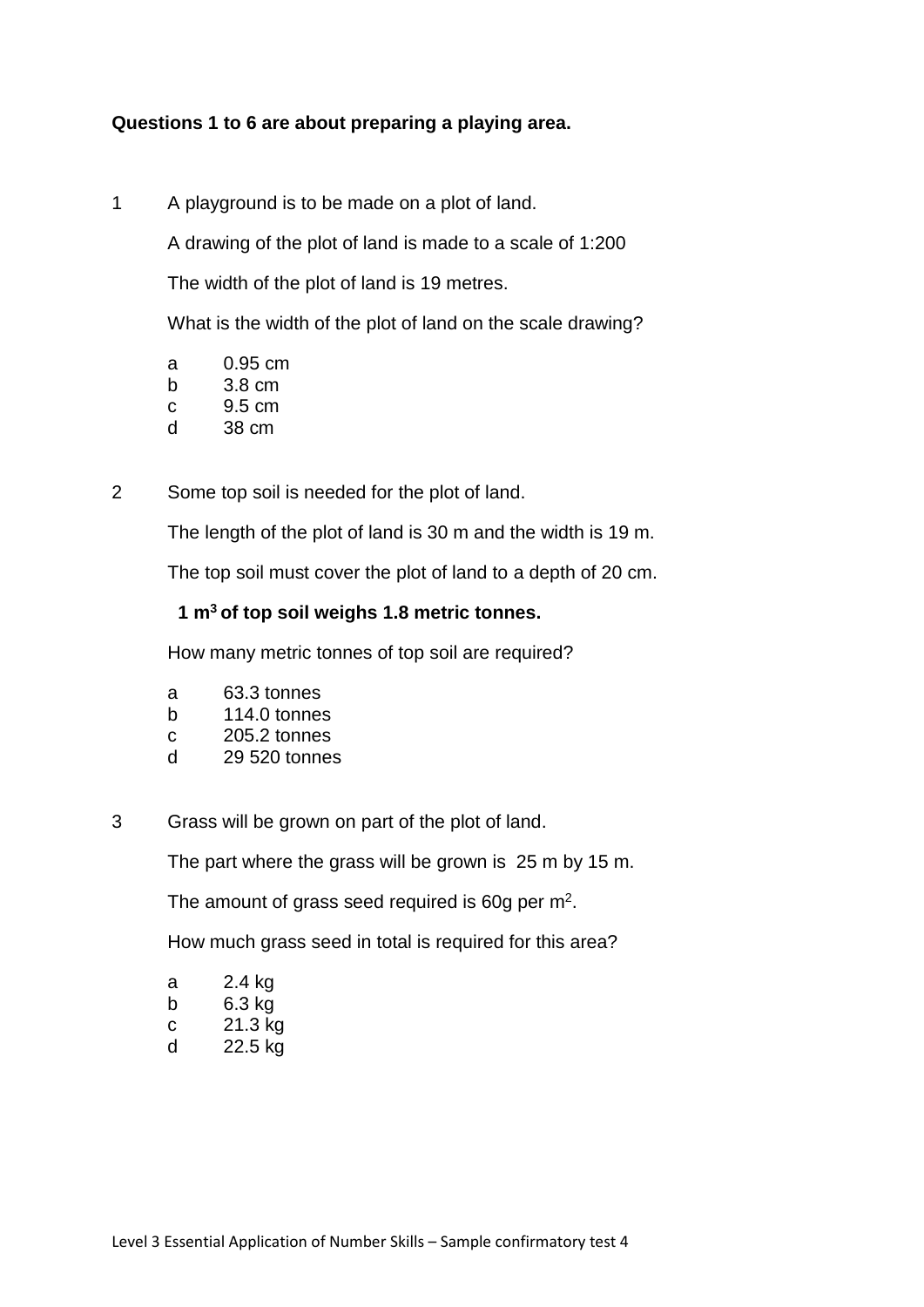4 The germination success of seeds depends upon the month they are sown. Two different seed types are compared in the chart.



According to the chart, which of the following statements is true?

- a The germination rate for seed type 2 is 10 percentage points greater in September than March.
- b In April the germination rate for seed type 1 is 15 percentage points greater than for seed type 2
- c There are 4 months when the germination rate for seed type 2 is greater than 80%
- d There are no months when the germination rate for seed type 1 is less than 55%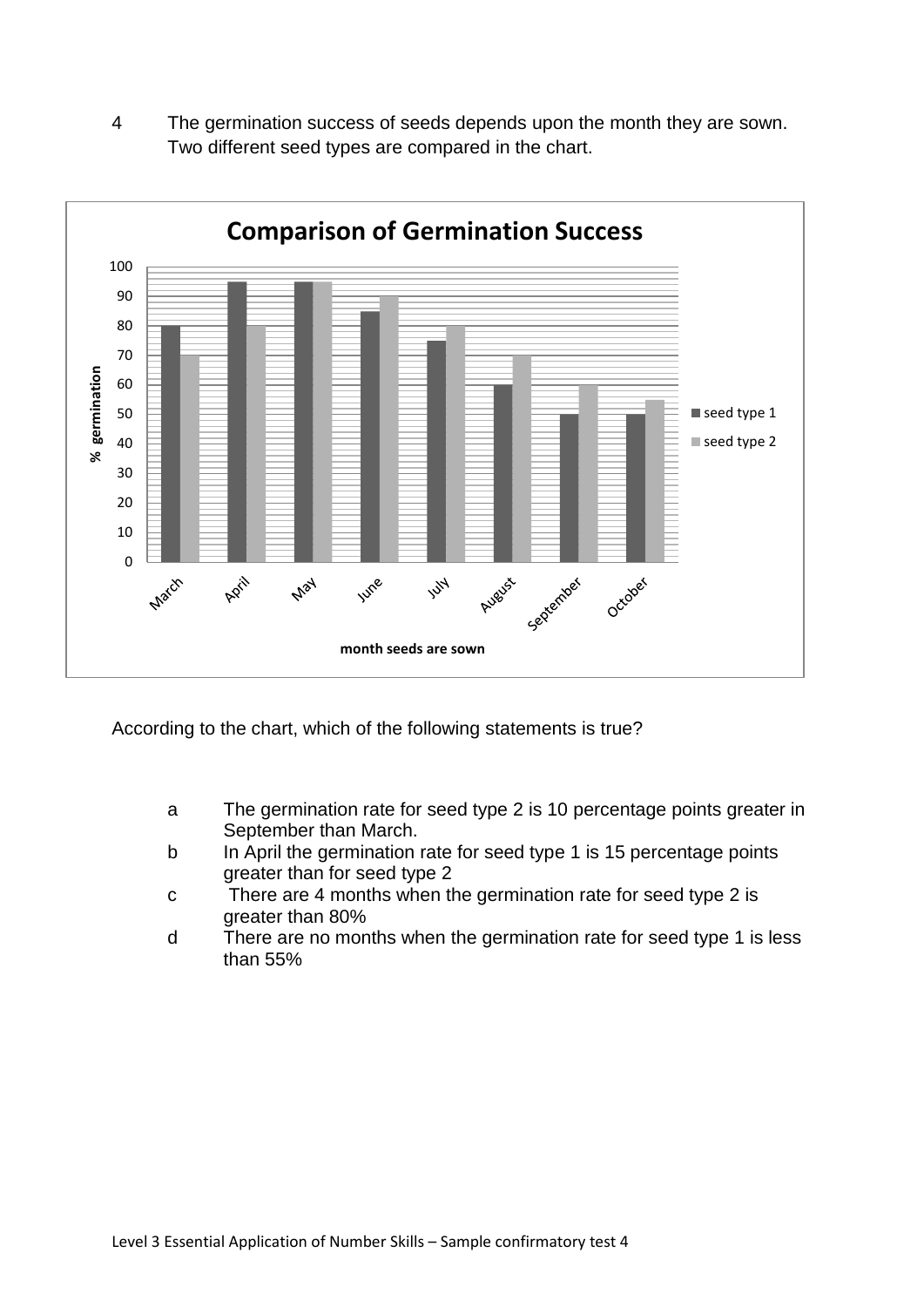5 The seed producer states that the best temperature to sow the seeds is 57° Fahrenheit.

Use this formula.

$$
\frac{9}{5}C + 32 = F
$$
  
C= temperature in <sup>o</sup> Celsius  
F= temperature in <sup>o</sup>Fahrenheit

What is the equivalent of 57° Fahrenheit in degrees Celsius, to the nearest degree?

| a | 14º C |
|---|-------|
| b | 23° C |
| С | 45° C |
| d | 49°C  |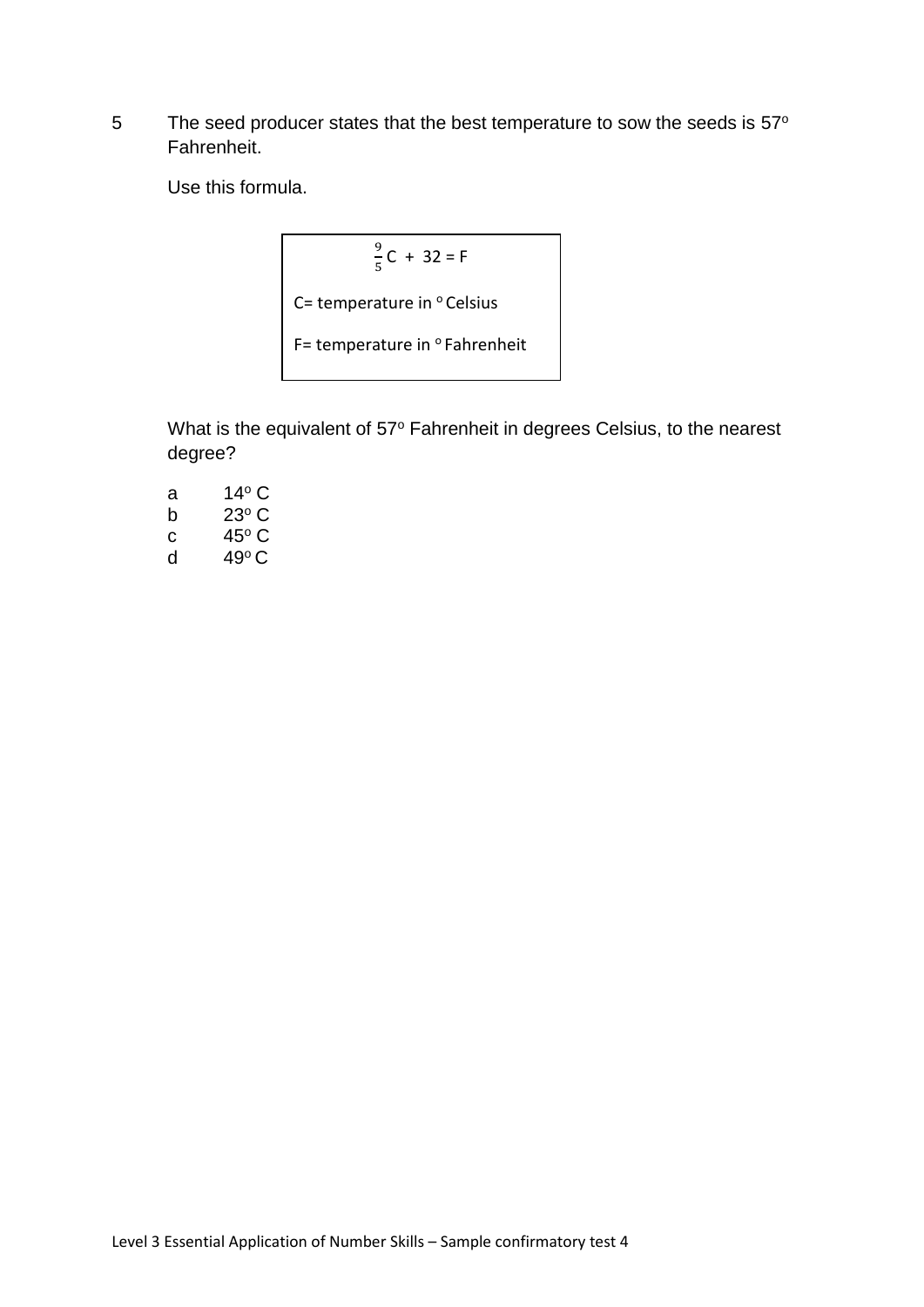6 Ten stepping stones are to be made out of concrete.

The volume of the stones needs to be calculated in order to work out how much concrete is needed.



Diagram not drawn to scale

The volume of the stepping stones can be calculated using the following formula:



What is the total volume of concrete required for 10 stepping stones? (rounded to 2 significant figures)

- a  $0.084 \text{ m}^3$
- b  $0.84 \text{ m}^3$
- c  $8.4 \text{ m}^3$
- d  $84 \text{ m}^3$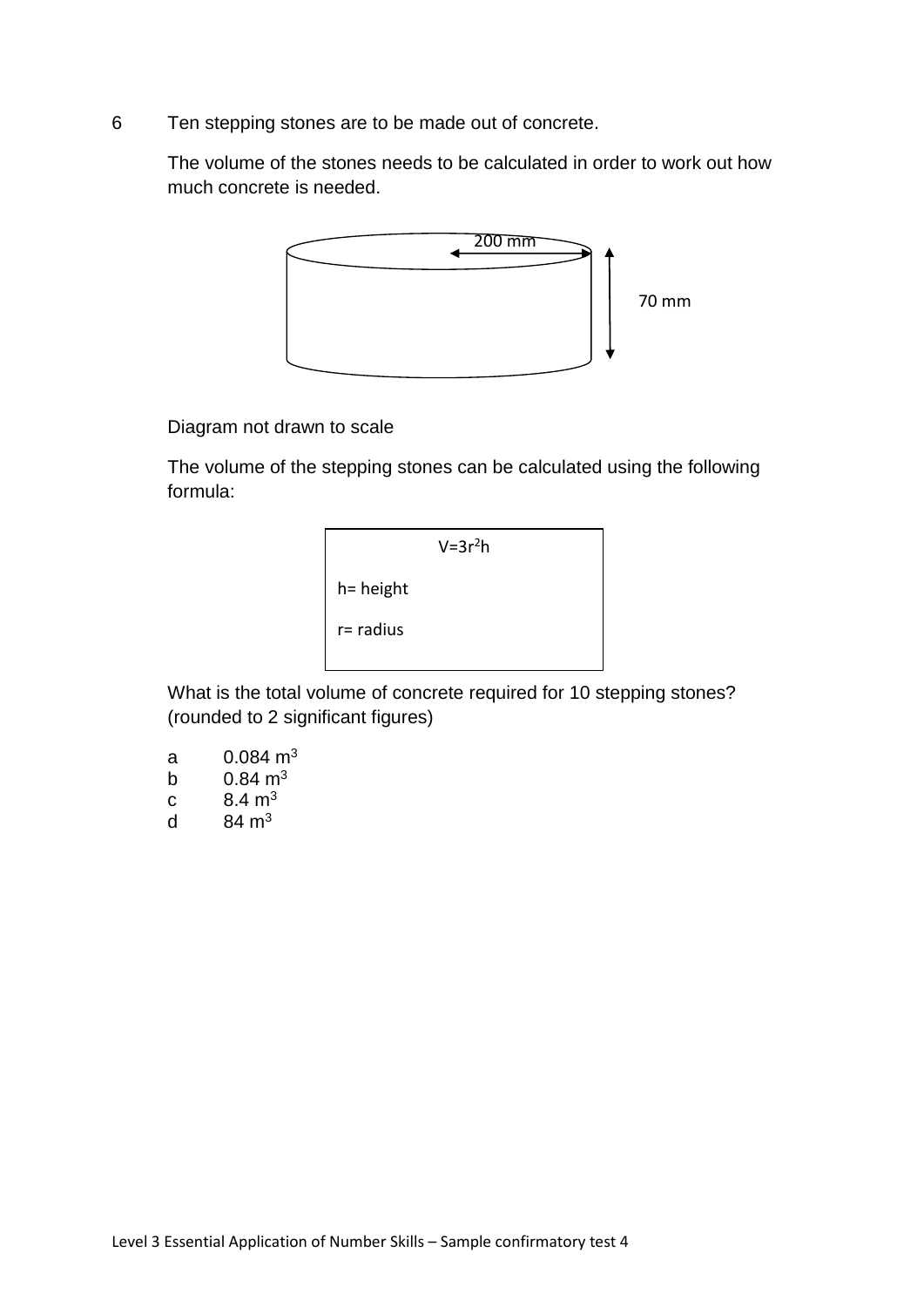Questions 7 to 13 are about a coach company.

7 The company runs a coach from Llandrindod Wells to Newtown.

The table shows how late the coach was over a period of a month.

| Number    | $1 - 5$ | $6 - 10$ | $11 - 15$ | $16 - 20$ | $21 - 25$ | 26-30 |
|-----------|---------|----------|-----------|-----------|-----------|-------|
|           |         |          |           |           |           |       |
| minutes   |         |          |           |           |           |       |
| late      |         |          |           |           |           |       |
| frequency | 40      | 24       | 1 U I     | C         |           |       |

What is the mean number of minutes that the coach was late (to 2 significant figures)?

- a 4.6 minutes
- b 6.3 minutes
- 
- c 7.6 minutes<br>d 8.0 minutes 8.0 minutes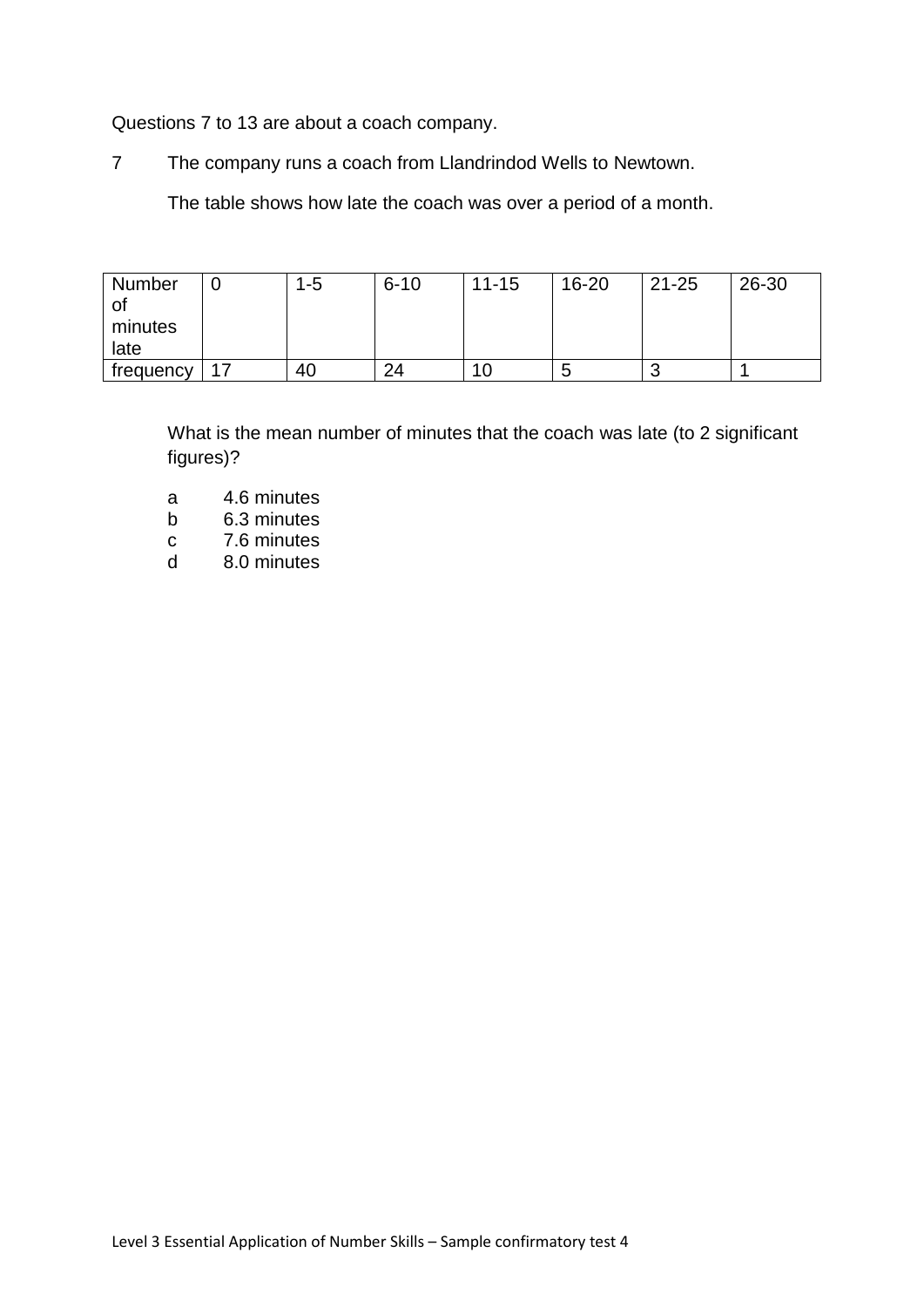8. A survey was carried out on the ages of passengers using a particular bus route.



Passengers aged 65 and over have a free bus pass.

What percentage of the bus passengers have a free bus pass?

- a 28%<br>b 40%
- 40%
- c 64%
- d 72%
- 9. Which is closest to the median age of the bus passengers?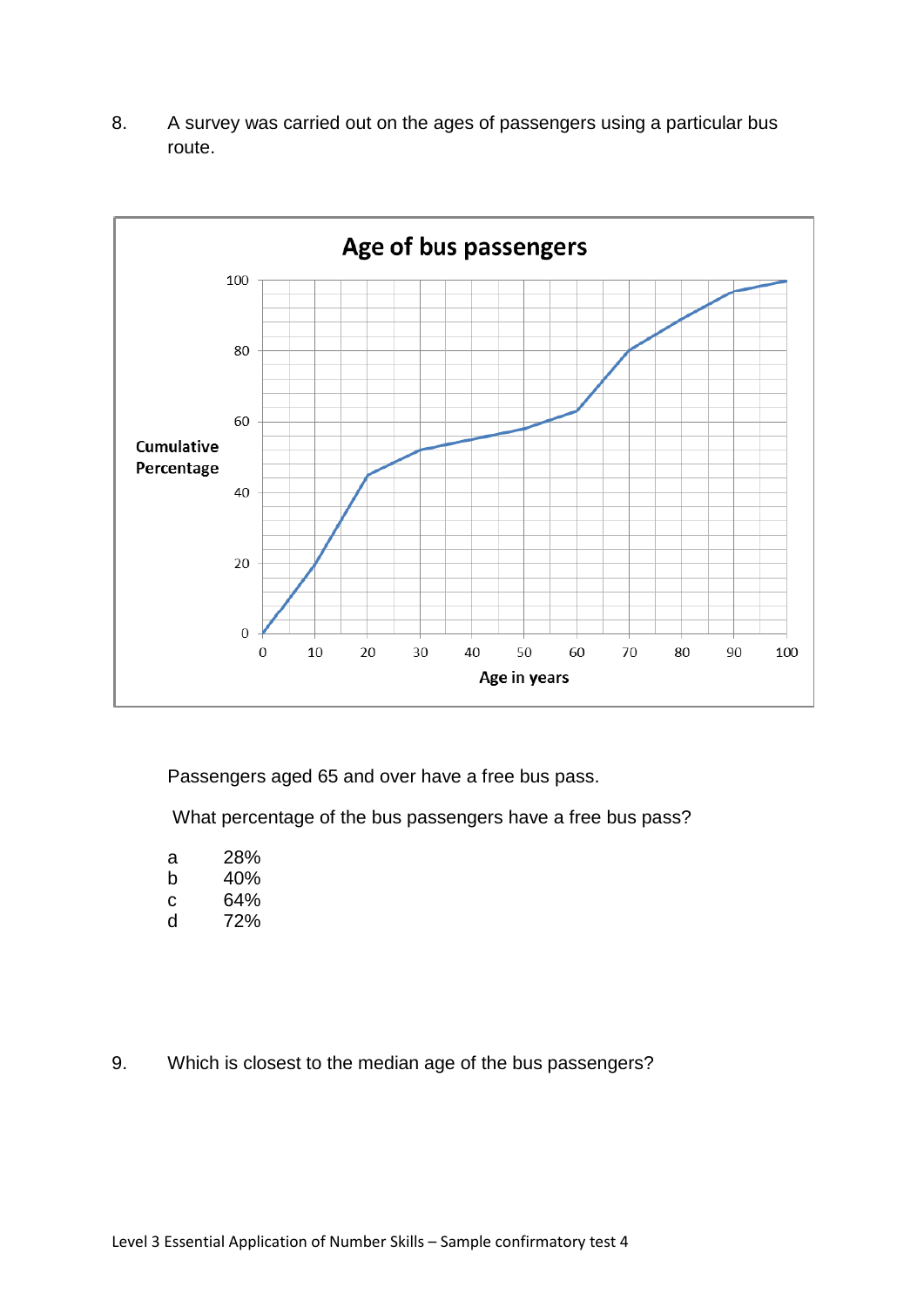

- a 20 years
- b 28 years
- c 39 years<br>d 58 years
- 58 years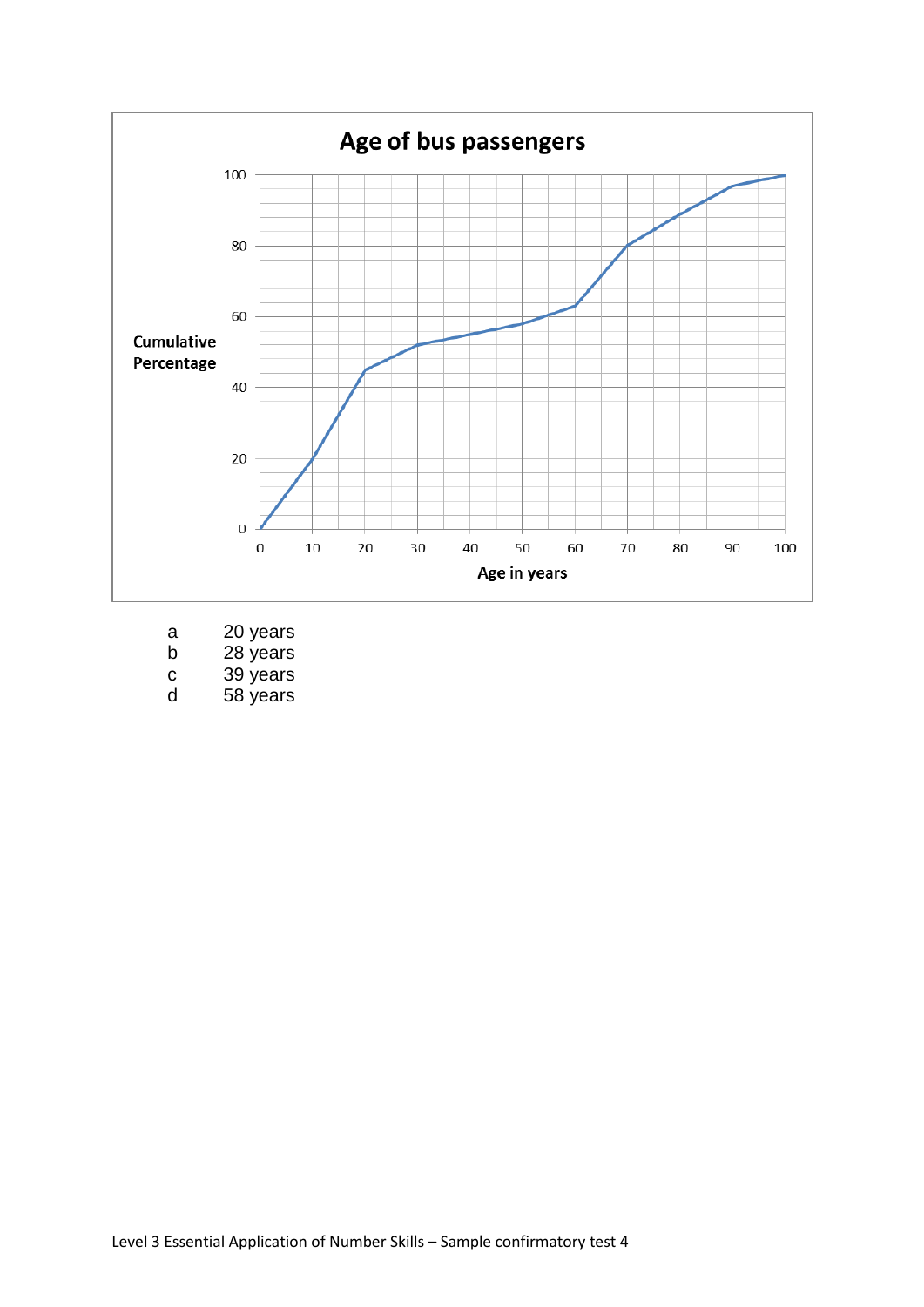|    |      | Owen Lloyd Coaches           |                        |
|----|------|------------------------------|------------------------|
|    |      | Llanbair-Newtown-Llanbair    |                        |
|    |      | Standard Single Ticket £2.50 | <b>Standard Return</b> |
| Δα | Froo | Half fare   Voung            | Sasson t               |

## 10. This table shows information about bus tickets.

|                                                              |            |           | LiaHvall-Newtowii-LiaHvall                                                      |                        |                        |              |
|--------------------------------------------------------------|------------|-----------|---------------------------------------------------------------------------------|------------------------|------------------------|--------------|
| Standard Single Ticket £2.50<br>Standard Return Ticket £4.50 |            |           |                                                                                 |                        |                        |              |
| Age                                                          | Free       | Half fare | Young                                                                           |                        | Season ticket*         |              |
|                                                              | travel     |           | person's                                                                        | weekly                 | monthly                | annual       |
|                                                              |            |           | travel card                                                                     |                        |                        |              |
|                                                              |            |           |                                                                                 |                        |                        |              |
| $0-5$                                                        |            |           |                                                                                 |                        |                        |              |
|                                                              |            |           |                                                                                 |                        |                        |              |
| $6 - 15$                                                     |            |           |                                                                                 |                        |                        |              |
|                                                              |            |           |                                                                                 |                        |                        |              |
| $16 - 25$                                                    |            |           |                                                                                 |                        |                        | $\mathbf{L}$ |
|                                                              |            |           | £25 annual                                                                      | £13.50                 | £48                    | £450         |
|                                                              |            |           | fee                                                                             |                        |                        |              |
|                                                              |            |           | Allows half                                                                     |                        |                        |              |
|                                                              |            |           | price travel                                                                    |                        |                        |              |
| 26-64                                                        |            |           |                                                                                 | £20.25                 | £72.00                 | E720         |
|                                                              |            |           |                                                                                 |                        |                        |              |
| 65 and                                                       | $□□($ off- |           |                                                                                 | $\square \square$ (for | $\square \square$ (for | $□□$ (for    |
| over                                                         | peak only) |           |                                                                                 | peak                   | peak time              | peak time    |
|                                                              |            |           |                                                                                 | time                   | travel)                | travel)      |
|                                                              |            |           |                                                                                 | travel) $\Box$         | £72.00□                | П            |
|                                                              |            |           |                                                                                 | £20.25                 |                        |              |
|                                                              |            |           | * Season Tickets allows unlimited travel between Llanbair and Newtown, 7 days a |                        |                        |              |
| week                                                         |            |           |                                                                                 |                        |                        |              |
|                                                              |            |           |                                                                                 |                        |                        |              |

A 20 year old woman buys a travel card.

She buys one standard return ticket each Saturday for 20 weeks.

What is the total amount that she spends on the travel card and the tickets?

| a | £38.50 |
|---|--------|
| b | £45    |
| C | £70    |
| d | £115   |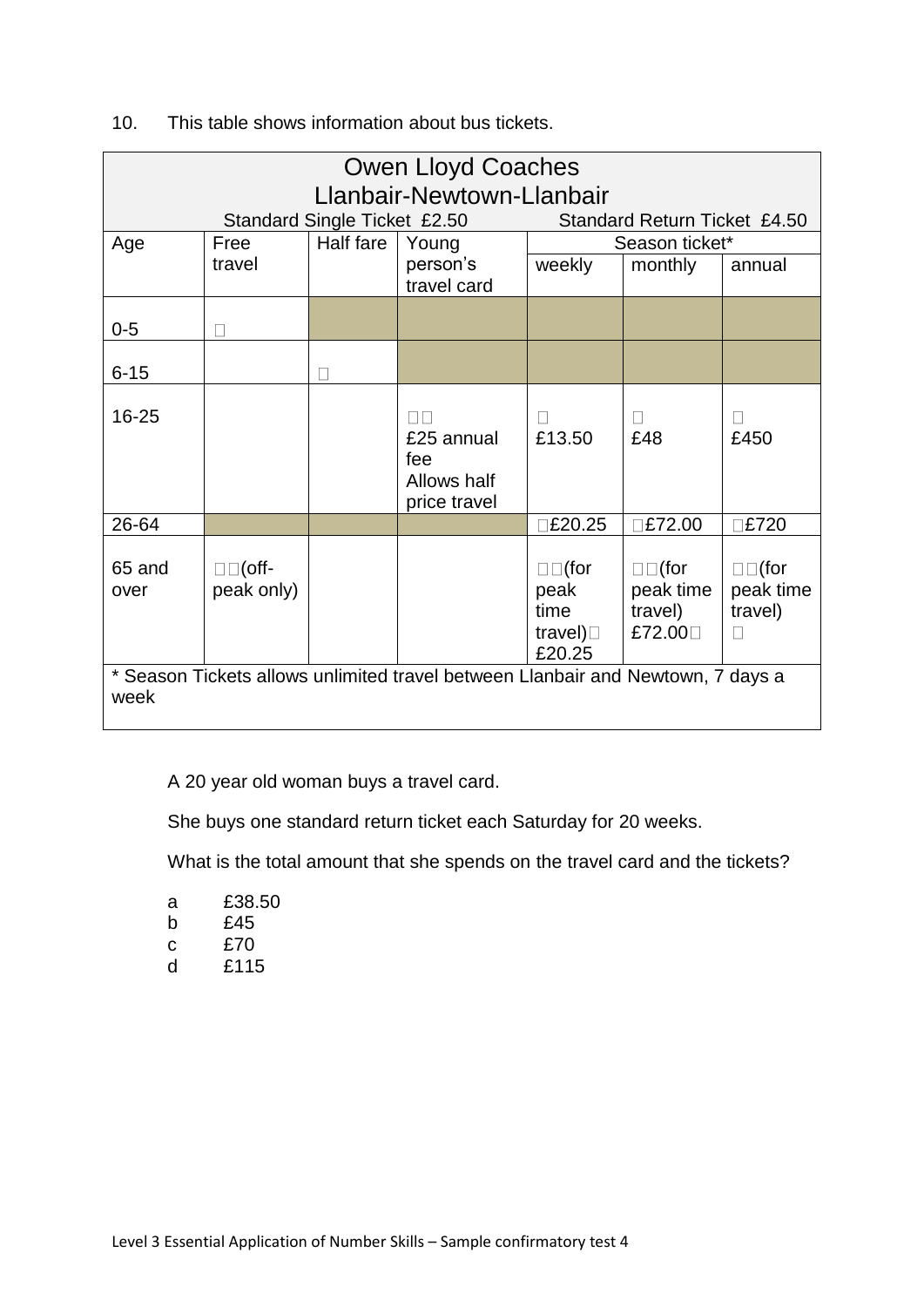| <b>Owen Lloyd Coaches</b> |                          |                              |                                                                                 |                                                            |                                                   |                                                     |
|---------------------------|--------------------------|------------------------------|---------------------------------------------------------------------------------|------------------------------------------------------------|---------------------------------------------------|-----------------------------------------------------|
|                           |                          |                              | Llanbair-Newtown-Llanbair                                                       |                                                            |                                                   |                                                     |
|                           |                          | Standard Single Ticket £2.50 |                                                                                 |                                                            | Standard Return Ticket £4.50                      |                                                     |
| Age                       | Free                     | Half fare                    | Young                                                                           |                                                            | Season ticket*                                    |                                                     |
|                           | travel                   |                              | person's<br>travel card                                                         | weekly                                                     | monthly                                           | annual                                              |
| $0 - 5$                   |                          |                              |                                                                                 |                                                            |                                                   |                                                     |
| $6 - 15$                  |                          | Г                            |                                                                                 |                                                            |                                                   |                                                     |
| 16-25                     |                          |                              | $\Box\Box$<br>£25 annual<br>fee<br>Allows half<br>price travel                  | П<br>£13.50                                                | £48                                               | $\Box$<br>£450                                      |
| 26-64                     |                          |                              |                                                                                 | <b>E20.25</b>                                              | <b>E72.00</b>                                     | <b>E720</b>                                         |
| 65 and<br>over            | $□□($ off-<br>peak only) |                              |                                                                                 | $\square$ (for<br>peak<br>time<br>travel) $\Box$<br>£20.25 | $\square$ (for<br>peak time<br>travel)<br>£72.00□ | $\square \square$ (for<br>peak time<br>travel)<br>П |
| week                      |                          |                              | * Season Tickets allows unlimited travel between Llanbair and Newtown, 7 days a |                                                            |                                                   |                                                     |

11 A 30 year old man buys a standard return ticket between Llanbair and Newtown 4 days a week for 50 weeks.

What would be the percentage saving if he bought an annual season ticket?

- a 50%
- b 20%
- c 5%
- d 2%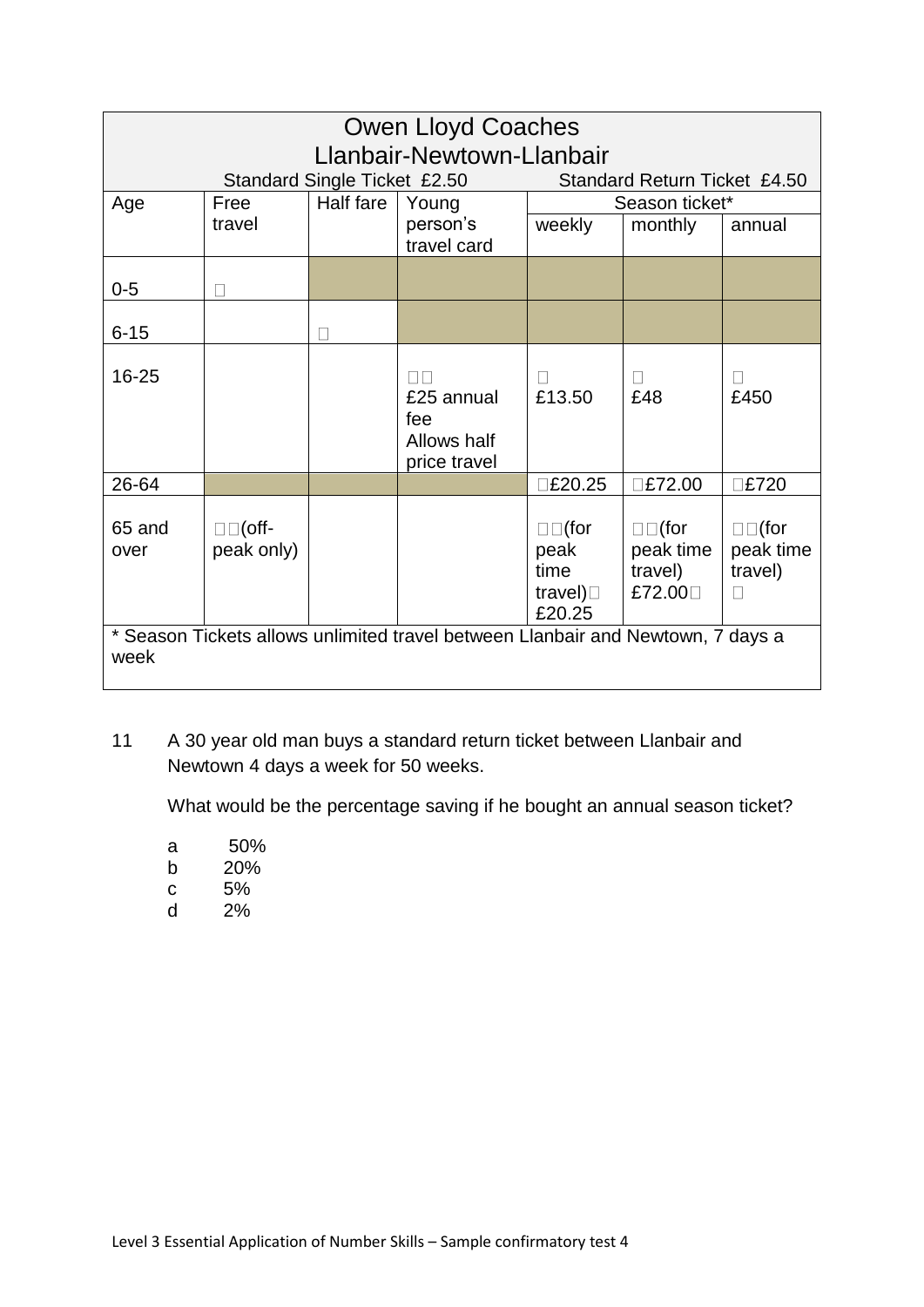12 A hybrid bus runs on diesel and electricity.

A hybrid bus has lower carbon dioxide  $(CO<sub>2</sub>)$  emissions than a standard bus.

Hybrid bus  $CO<sub>2</sub>$  emission= 864 g/km

Standard bus CO<sub>2</sub> emission=1295 g/km

A bus travels 1200 km in a week.

How much lower are the total CO<sub>2</sub> emissions from a hybrid bus than a standard bus in one week?

| a | 431 g    |
|---|----------|
| b | 1.80 kg  |
| C | 51.72 kg |
| d | 517.2 kg |

13 A reflective cover is added to the curved surface of traffic cones at the coach depot.

Total surface area of cone= ∏r(h+r)

Area of a circle=∏r<sup>2</sup>



Which is the correct formula to calculate the curved surface area of the cone?

- a Curved surface area = ∏rh + r ∏r<sup>2</sup>
- b Curved surface area  $= 2rh$
- c Curved surface area  $=$   $\frac{h+r}{h}$ r
- d Curved surface area =∏rh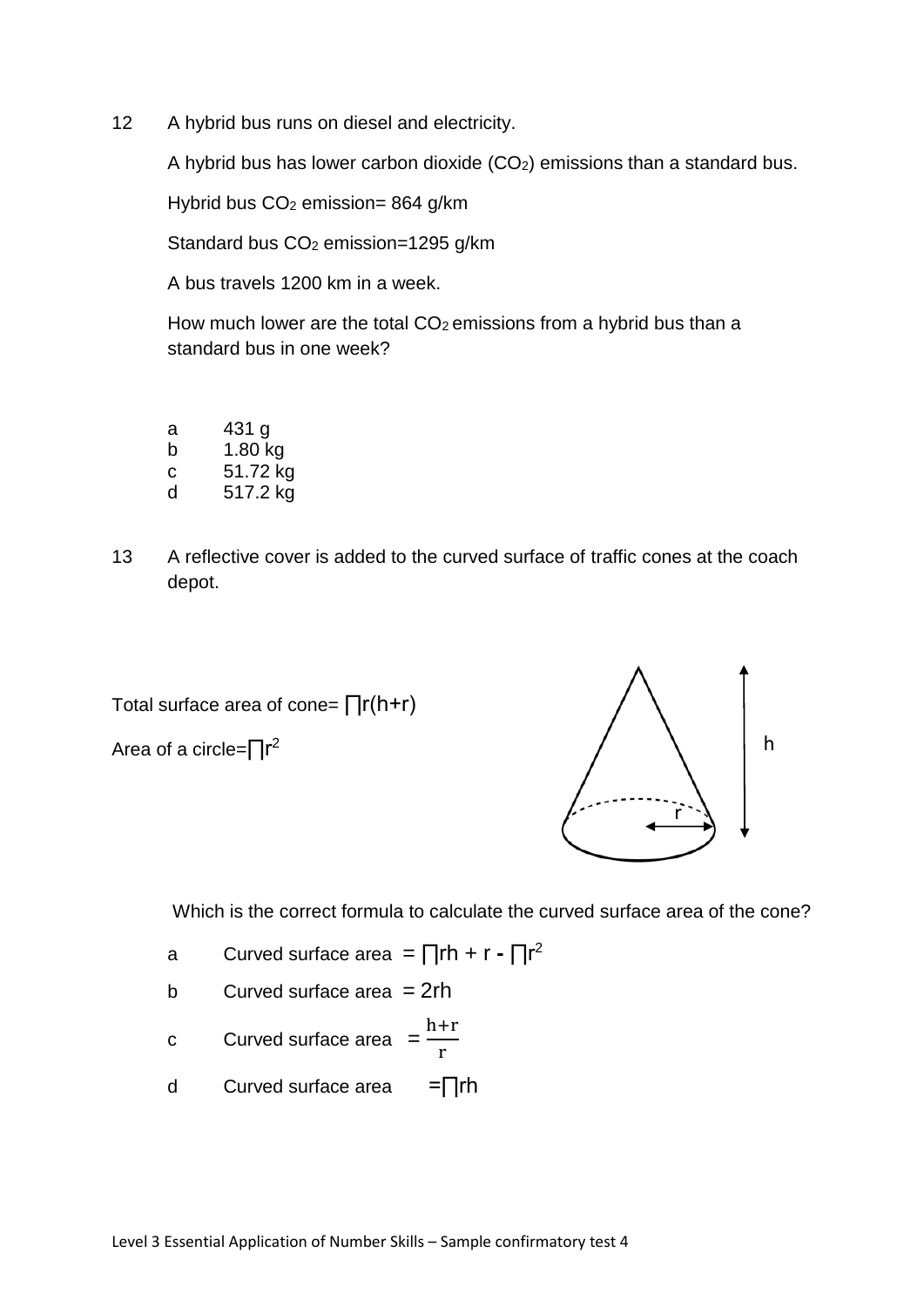## **Questions 14 to 19 are about camping holidays.**

14 This formula gives the capacity of a frame tent.

$$
C = \frac{hl(a + b)}{2}
$$
  
Where   
C is the capacity in cubic metres  
h is the height in metres  
l is the length in metres  
a is the top width in metres  
b is the base width in metres

Rearrange the formula to give the base width of a frame tent.

a 
$$
b = \frac{hl}{2C} - a
$$
  
\nb  $b = \frac{2C}{hl} - a$   
\nc  $b = \frac{2C - a}{hl}$   
\nd  $b = \frac{hl - a}{2C}$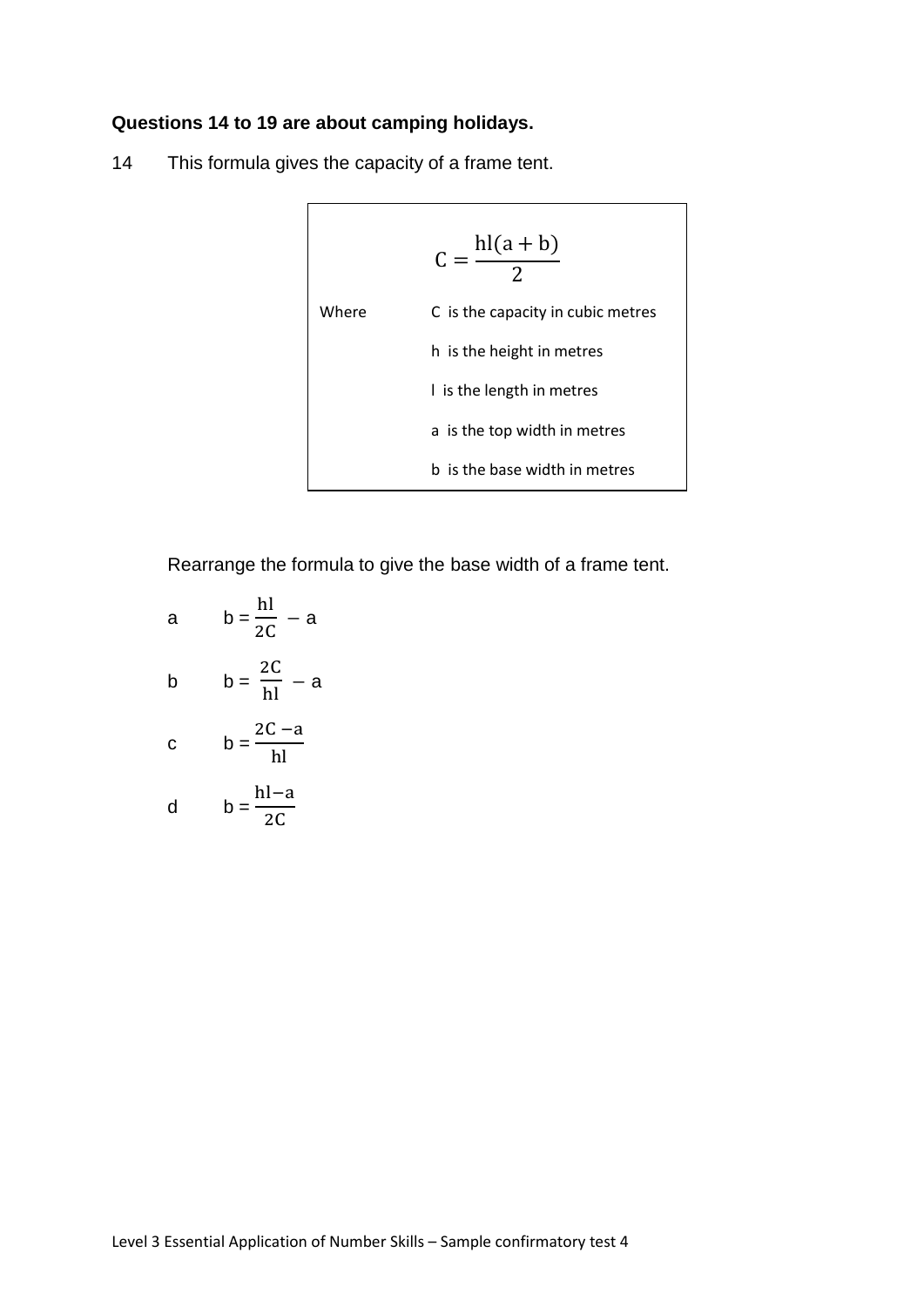15 The holiday company produce a scale diagram of their 4 person tent for their brochure.

The front face of the tent is an isosceles trapezium.



Angle **p** on the diagram is 115°.

What is the size of angle **s**?

| а | $25^\circ$ |
|---|------------|
| b | $35^\circ$ |
| С | $65^\circ$ |
|   |            |

- d 85<sup>o</sup>
- 16 The length of the 4 person tent is 480cm.

On a scale drawing this length is represented by a line of length 9.6cm.

The base width of the tent is 270cm.

How long should the base width be on the scale diagram?

a 1.8cm b 4.8cm c 5.4cm

d 17cm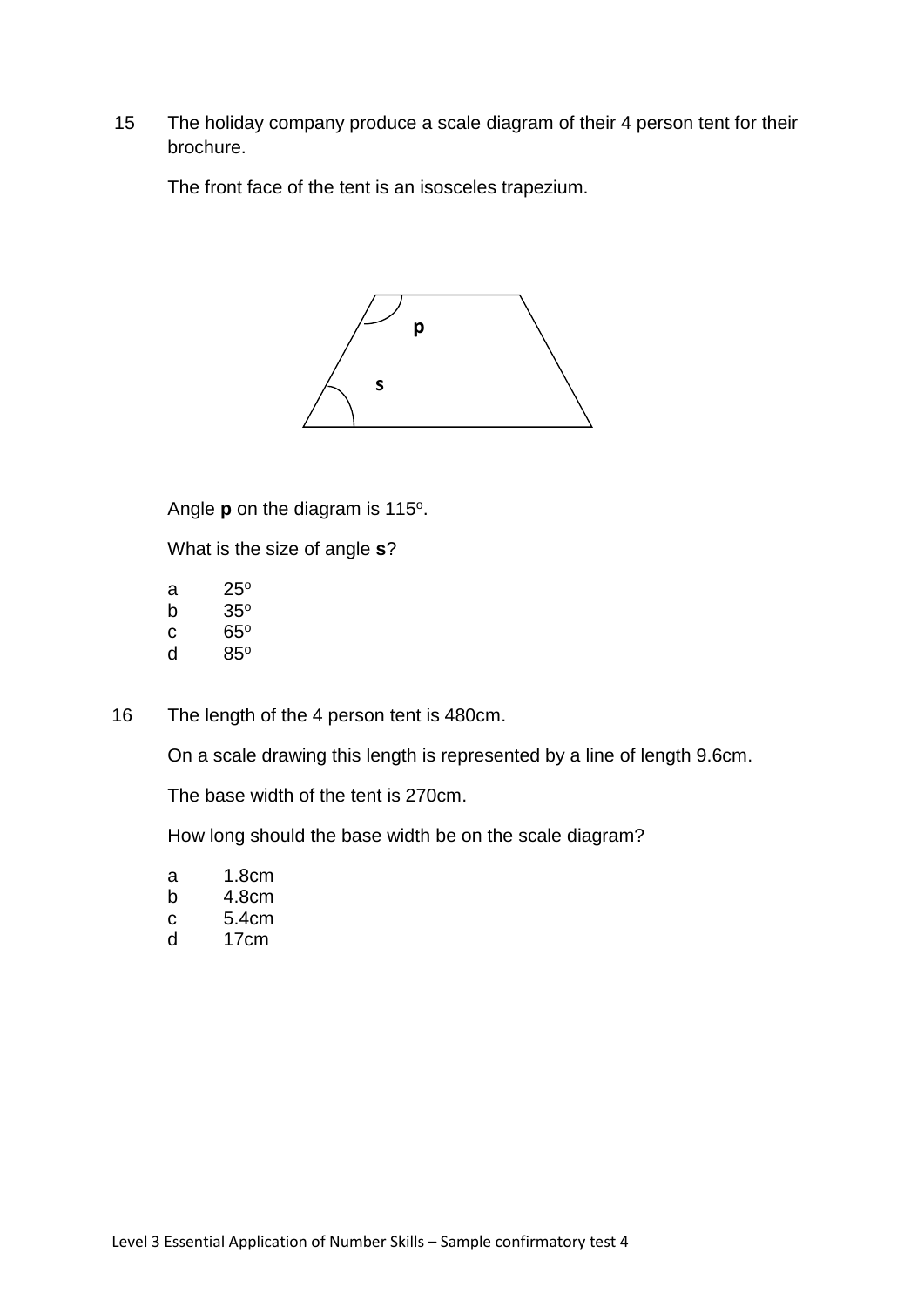17 A family from Germany use this table to find the cost of a stay in a campsite.

| <b>Camp site costs</b>    |                              |  |
|---------------------------|------------------------------|--|
| Tent                      | Cost for your whole<br>stay  |  |
| 2 person tent             | £25                          |  |
| 3 person tent             | £30                          |  |
| 4 person tent             | £36                          |  |
| for 5+ person tent        | £42                          |  |
| <b>People</b>             | Cost per person per<br>night |  |
| Adult                     | £20                          |  |
| Child age 15 and<br>under | £10                          |  |
| Car                       | £8 per night                 |  |

The family want to spend 7 nights at the campsite.

In the family there are two adults, and two children aged 7 and 9

They have a 4 person tent and 1 car.

$$
1 \,\text{Euro} = \text{f } 0.80
$$

What is the total cost of their stay in Euros?

| a | 122 Euros   |
|---|-------------|
| ᅛ | $100$ Euroo |

- b 190 Euros c 410 Euros
- d 640 Euros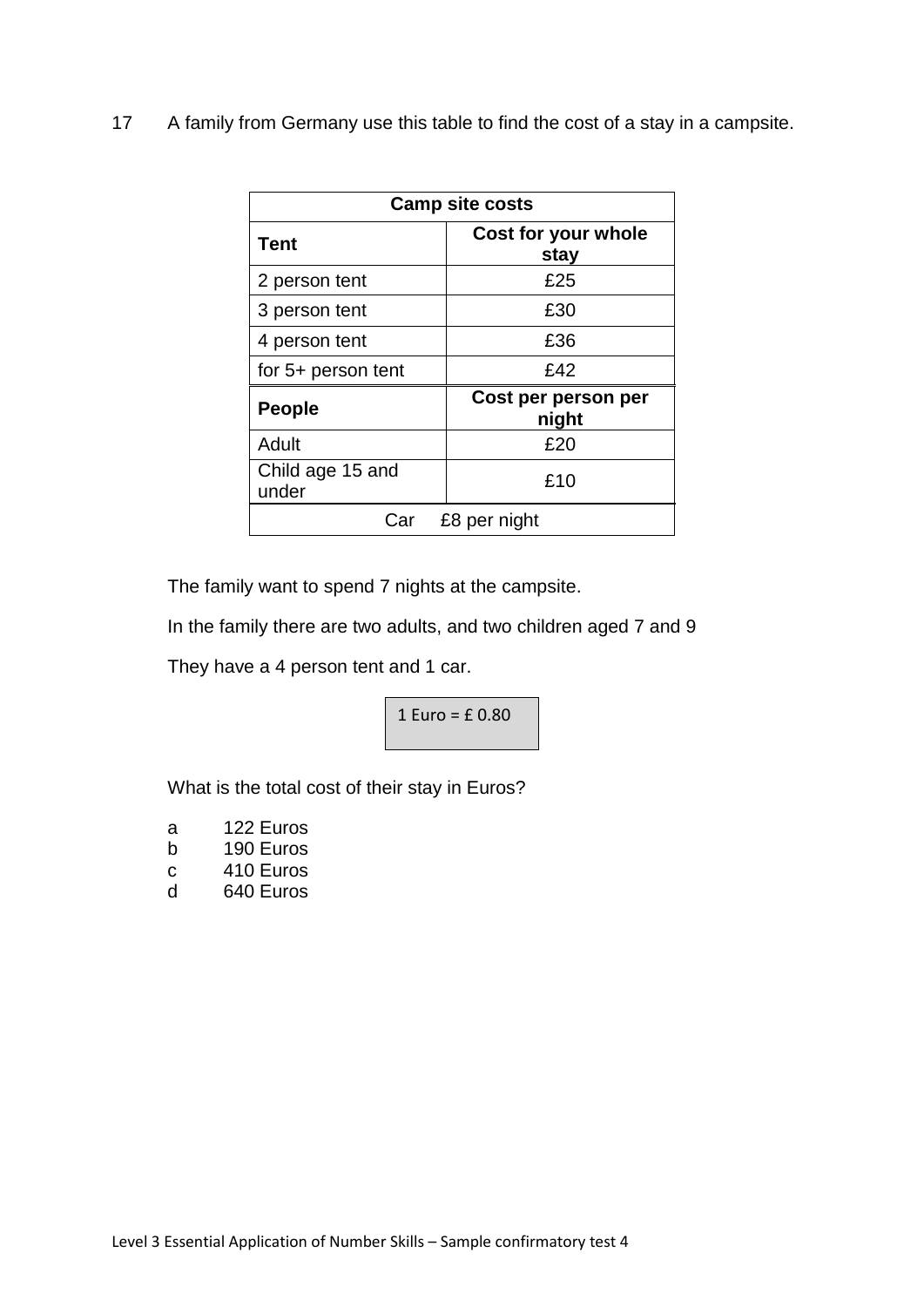18 During the high season, 30 caravans have to be cleaned between 10 am and 3 pm on Saturday.

Cleaning takes 40 minutes per caravan.

How many cleaners are required to clean the caravans on a Saturday in the high season?

- a 3 b  $\begin{array}{cc} 4 \\ c \end{array}$  $\mathbf{C}$ d 10
- 19 The campsite owner builds a wheelchair ramp to the shower block entrance.



What is the length of the slope of the ramp (r on the diagram)?

| а | $\sqrt{1.6}$ m  |
|---|-----------------|
| b | $\sqrt{1.92}$ m |
| C | $\sqrt{2}$ m    |
| d | $\sqrt{2.36}$ m |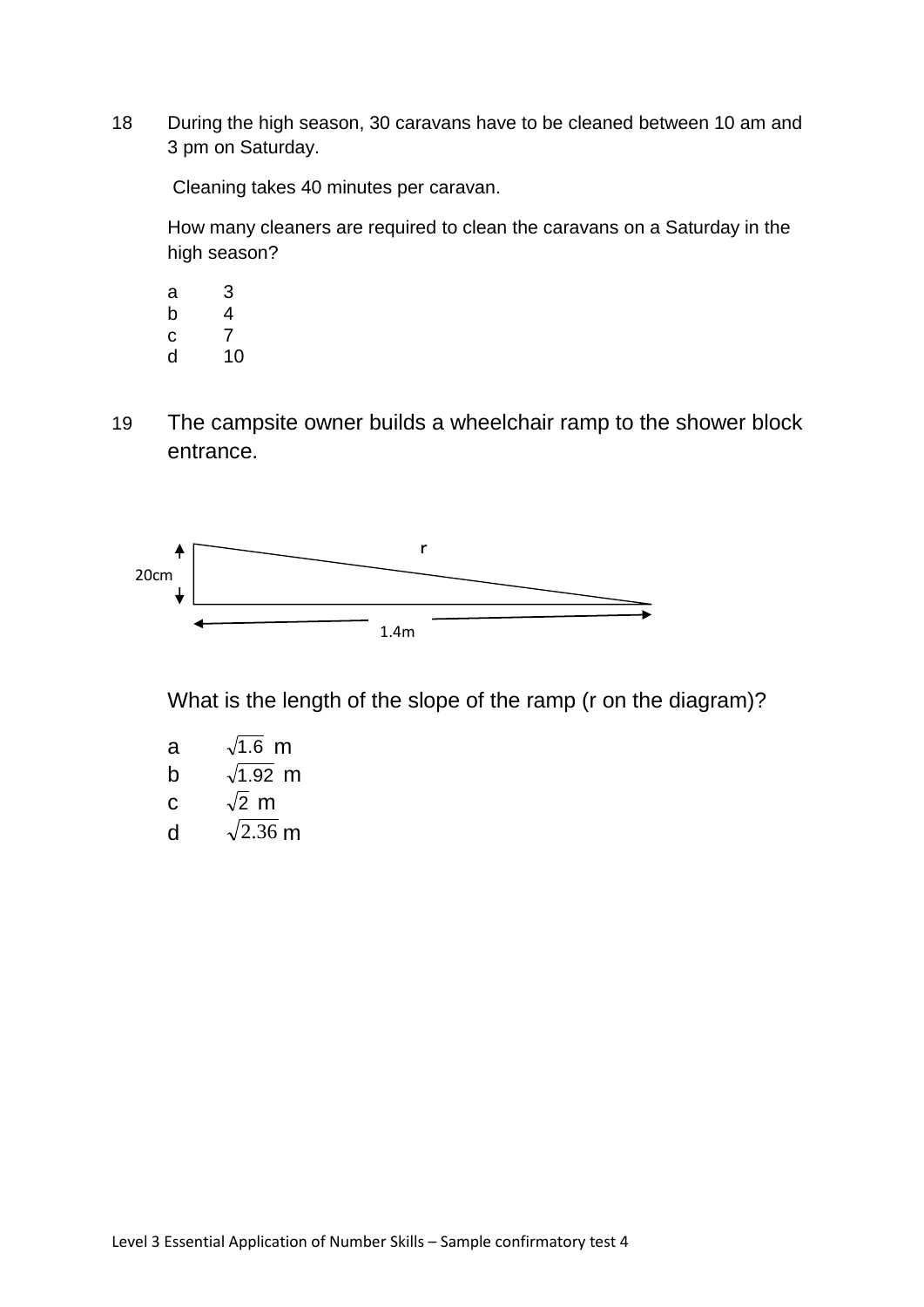### **Questions 20 to 24 are about tourism in Wales.**

| <b>Overnight visits to Wales</b><br>by British residents |                         |
|----------------------------------------------------------|-------------------------|
| Year                                                     | <b>Number of visits</b> |
| 2013                                                     | $1.23 \times 10^{8}$    |
| 2014                                                     | $1.14 \times 10^{8}$    |

20 The table shows information about visits to Wales.

What is the difference between the numbers of overnight visits to Wales by British residents in 2013 and 2014?

- a 90 000
- b 900000
- c 9 000 000
- d 90 000 000
- 21 From January to March 2015, 16.5million day visits were made by British residents to Wales.

This was an increase of 10% from the same period in 2014

The average spending on each day visit in 2014 was £50

What was the total spending by British residents on day visits to Wales from January to March 2014?

- a £83.5 million
- b £742.5 million
- c £750 million
- d £825 million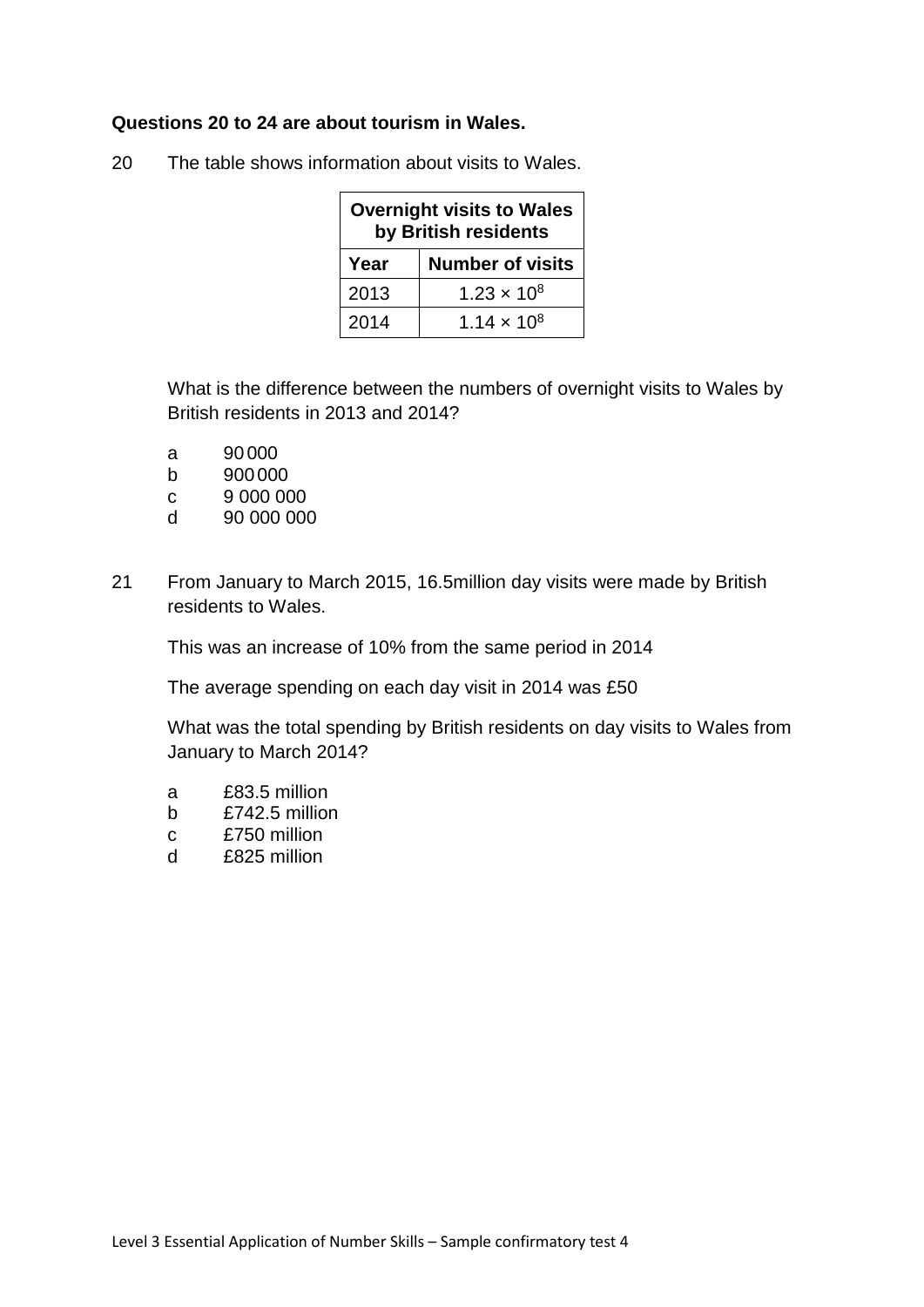22 The chart is about international visitors to Wales.



**Country of Residence of International Visitors to Wales 2014**

The angle of the sector representing the Republic of Ireland is 54°

How many visitors to Wales in 2014 were from the Republic of Ireland?

- a 503 280 b 139 800 c 27 300
- d 17 259
- 23 The number of visitors to Wales in 2015 from Brazil was estimated at 96

It is predicted that the development of a motorsport circuit in Wales would increase this value by a power of 2

What is 96<sup>2</sup>?

| a | 98    |
|---|-------|
| b | 192   |
| С | 1 440 |
| d | 9 216 |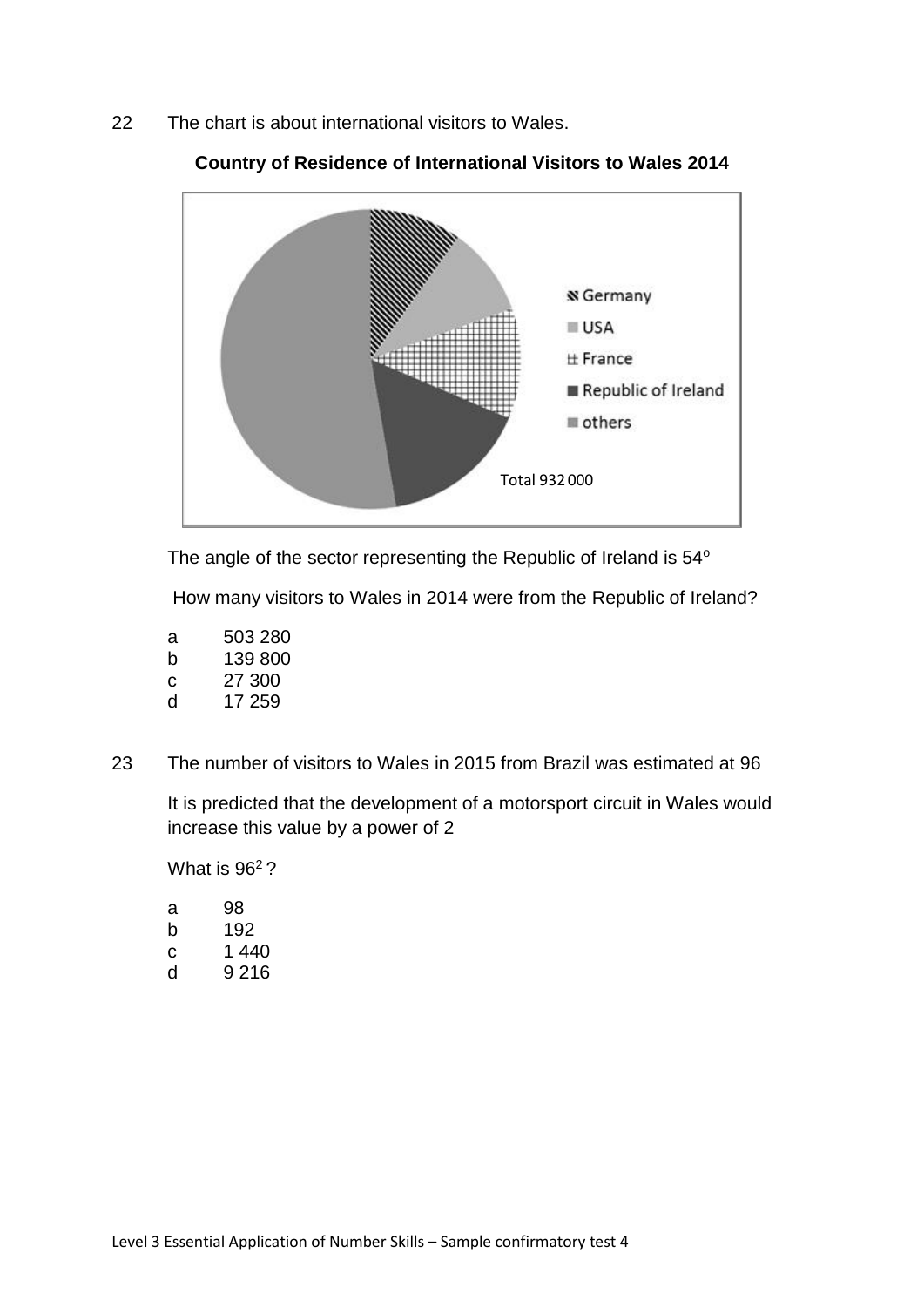24 In the year2000 the number of visitors to Wales from the Baltic countries was 2.3 x 10<sup>3</sup>

In 2015 the number of visitors from this region was  $1.1 \times 10^2$  times larger.

How many visitors to Wales from the Baltic countries were there in 2015?

- a  $2.53 \times 10^2$ b  $2.53 \times 10^5$
- c  $3.4 \times 10^5$
- d  $2.53 \times 10^6$

**Questions 25 to 27 are about keeping chickens.**

25 The diagram shows a plan of a side view of a hen house.



The side panel of the hen house is made of plywood.

What is the area of one side panel?

| a | $0.72 \text{ m}^2$ |
|---|--------------------|
| b | $0.81 \text{ m}^2$ |
| C | $0.9 \text{ m}^2$  |
| d | 1.7 $m2$           |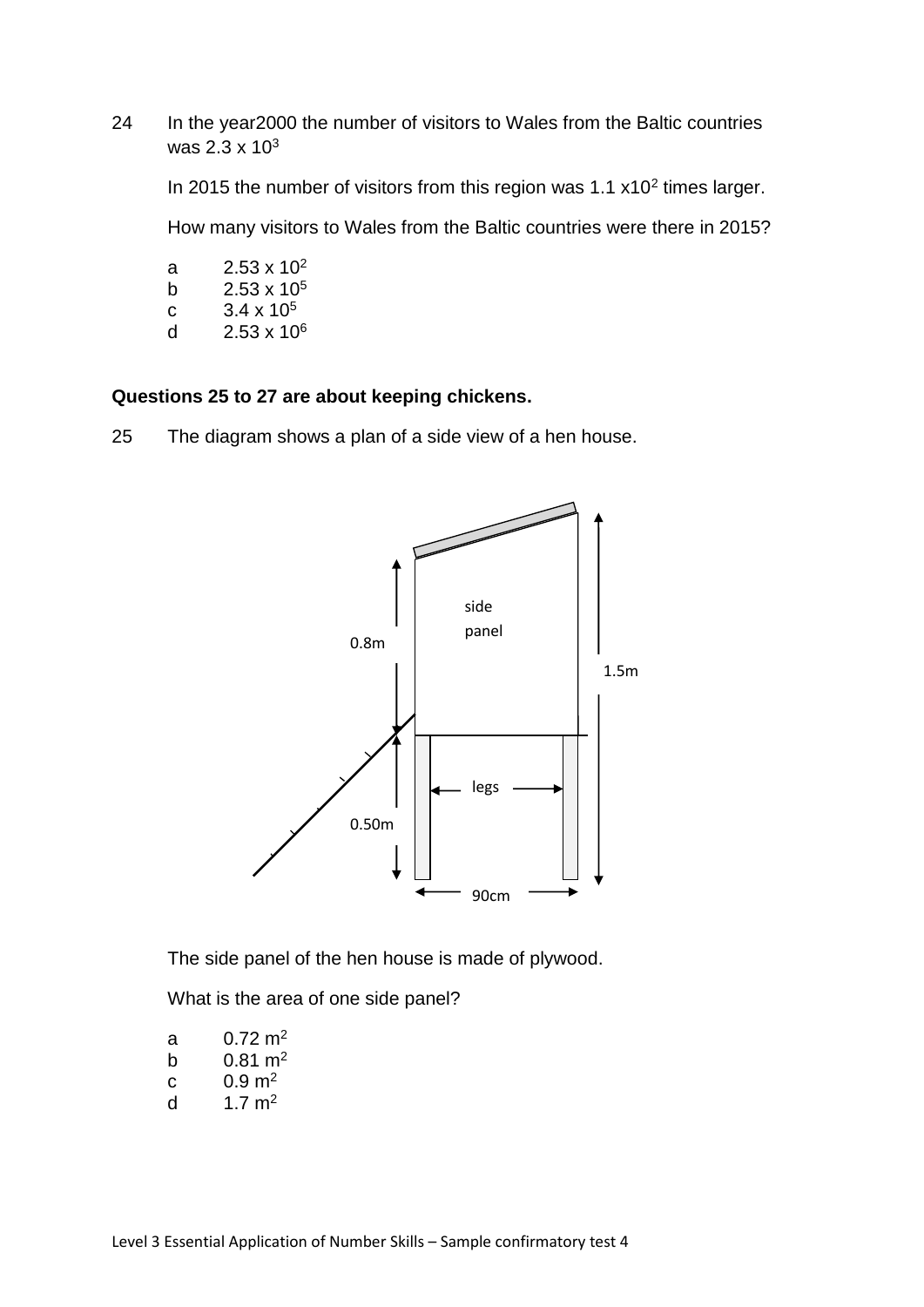26 The maximum number of chickens that can be kept in a hen house is 9 per square metre of floor space.

The floor space of a hen house is 2.5 m long and 2.2 m wide.

What is the maximum number of chickens that can be kept in the hen house?

- a 46
- b 47
- c 49
- d 50
- 27 A type of chicken feed is available from two different suppliers.

Bowley's feed: £9 for a 50 lb bag

Arthur's feed: £10 for a 20 kg bag

1lb=0.45 kg

What is the difference in cost per kg between the two bags of feed?

- a Bowley's feed is 42p per kg more expensive
- b Bowley's feed is 10p per kg more expensive
- c Bowley's feed is 42p per kg cheaper
- d Bowley's feed is 10p per kg cheaper

### **Questions 28 to 30 are about African elephant conservation.**

28 The population of African elephants has decreased from 4.2 million in 1935 to 580000 in 2015

What is the average decrease per year in the population of African elephants between 1935 and 2015?

| a | 45 250 |
|---|--------|
| b | 46 000 |

- c 51 775
- d 57 750